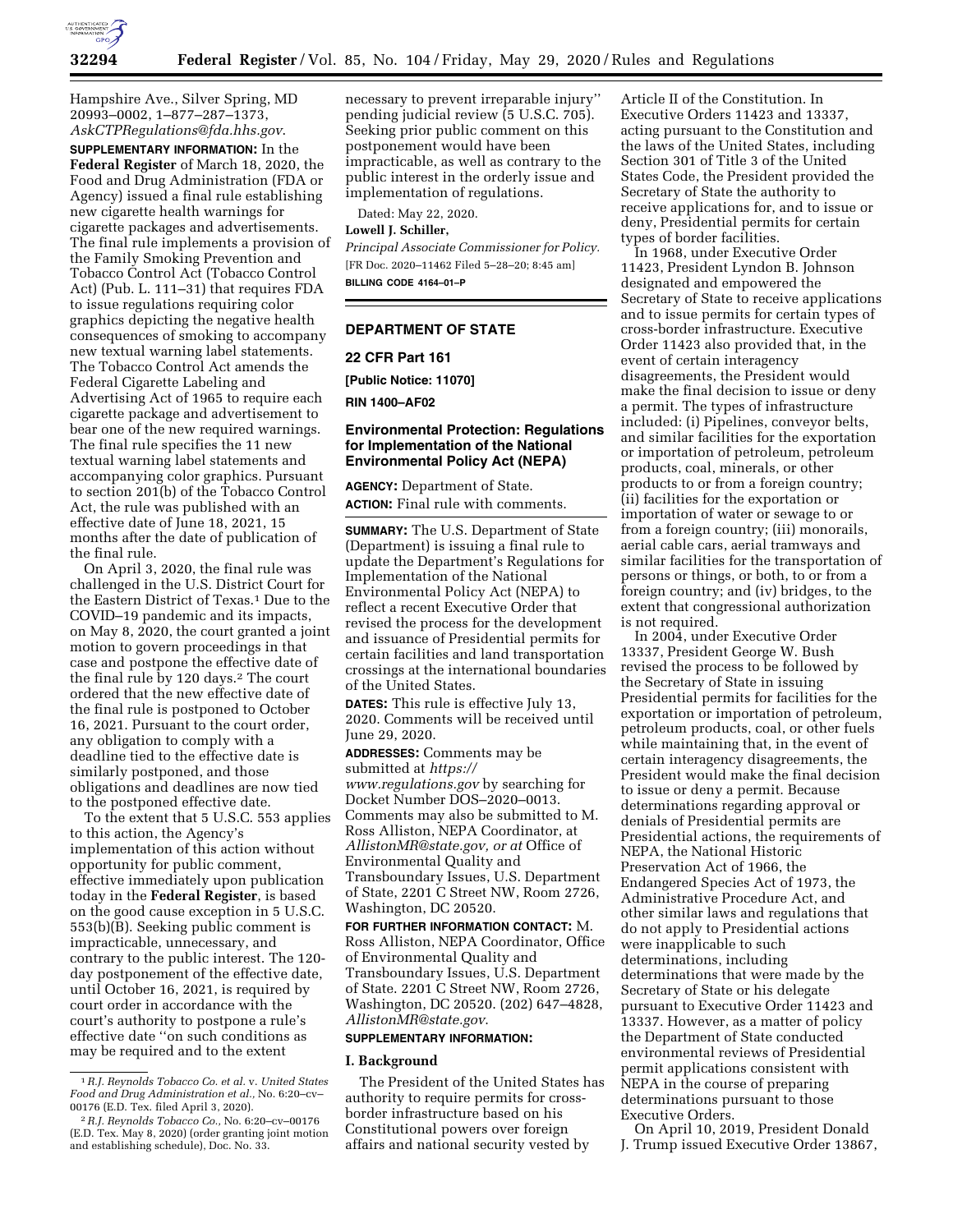entitled ''Issuance of Permits With Respect to Facilities and Land Transportation Crossings at the International Boundaries of the United States,'' 84 FR 15491, April 15, 2019, which revoked Executive Orders 11423 and 13337 and thus revoked the authority of the Secretary of State to issue or deny Presidential permits that had been granted by those Executive Orders. Section 1 of Executive Order 13867 provides that the purpose of the order is to promote cross-border infrastructure and facilitate the expeditious delivery of advice to the President regarding Presidential permitting decisions, which are an exercise of the President's foreign affairs authority. U.S. Constitution, Art. II, Sec. 2. While Section 3 of Executive Order 13867 leaves previously issued permits undisturbed, Section 2 of the Executive Order revises the procedures concerning applications for the issuance or amendment of Presidential permits for the construction, connection, operation, or maintenance of certain facilities at the international boundaries of the United States. Under the revised process, the Secretary of State receives applications and provides a recommendation to the President as to whether issuance or amendment of a permit would serve the foreign policy interests of the United States, but the Secretary does not make any decision to issue, deny, or amend a permit. The Secretary's recommendations are based on consultation with such other agency heads as the President may direct, as well as with domestic or foreign government officials as the President may deem necessary. Under Section 2(i) of Executive Order 13867, any decision to issue, deny, or amend a Presidential permit is made solely by the President. The President is not a ''federal agency'' to which NEPA applies (40 CFR 1508.12).

Section 2(j) of Executive Order 13867 instructed the Secretary of State, consistent with applicable law, to review the Department of State's regulations and to make any appropriate changes to them to ensure consistency with that Executive Order by May 29, 2020. Following such review, it has been determined that the Department's NEPA regulations at 22 CFR part 161 should be amended to reflect Executive Order 13867. In particular, the Department's NEPA regulations should be updated to remove all references to any permitting authority that has been revoked by Executive Order 13867.

# **II. Purpose of the Regulatory Action**

This rulemaking fulfills the instruction in Executive Order 13867

that the Secretary of State review the Department of State's regulations and make any appropriate changes to them to ensure consistency with that Executive Order. This final rule updates 22 CFR part 161 to reflect the fact that the Secretary of State no longer has the authority to issue Presidential permits for cross-border infrastructure projects. The current regulations refer to authority previously exercised under Executive Orders 11423 and 13337 at §§ 161.7(c)(1) and 161.10. Because the authority referred to in these two places has been revoked, they are removed from Part 161.

Finally, since part 161 was last updated in 1980, this rule provides several nonsubstantive administrative updates.

# **III. Regulatory Analyses**

#### *Administrative Procedure Act (APA)*

This rule is exempt from notice and comment rulemaking because it relates to a foreign affairs function of the United States. *See* 5 U.S.C. 553(a)(1). Specifically, the President's authority to grant or deny a border-crossing permit for international infrastructure is rooted in the President's inherent constitutional authority over foreign affairs as well as his authority as Commander-in-Chief. Presidents have exercised that inherent authority to authorize border crossing facilities since the Grant Administration. *See*  Hackworth, *Digest of International Law,*  Vol. IV, § 350 (1942).

In exercise of this constitutional foreign affairs authority, the President had authorized the Secretary of State, pursuant to Executive Orders 11423 and 13337, to receive applications and to issue or deny Presidential permits for certain types of cross-border facilities. Exercising the same authority, the President acted, in Executive Order 13867, to revoke the authority of the Secretary of State and to reserve to himself the cross-border permitting decisions described therein.

Notwithstanding the Department's determination that this rulemaking is exempt from notice and comment and without prejudice to this determination, the Department will accept public comment for 30 days after the date of publication.

### *Regulatory Flexibility Act*

Because this final rule is exempt from the rulemaking provisions of 5 U.S.C. 553, it does not require analysis under the Regulatory Flexibility Act (RFA). Notwithstanding the inapplicability of the RFA, the Department has determined and hereby certifies that this

final rule will not have a significant economic impact on a substantial number of small entities, given that the final rule has the potential to have an economic impact only on entities large enough to propose, finance, and construct cross-border infrastructure projects. Moreover, even if the final rule did have an economic impact on small entities, it would not affect a substantial number of them, because in no year has the Department ever received more than ten applications concerning crossborder infrastructure projects.

# *Unfunded Mandates Reform Act of 1995*

This amendment does not involve a mandate that will result in the expenditure by State, local, and tribal governments, in the aggregate, or by the private sector, of \$100 million or more in any year, and it will not significantly or uniquely affect small governments. Therefore, no actions were deemed necessary under the provisions of the Unfunded Mandates Reform Act of 1995.

### *Small Business Regulatory Enforcement Fairness Act of 1996*

This rulemaking has been found not to be a major rule within the meaning of the Small Business Regulatory Enforcement Fairness Act of 1996.

# *Executive Orders 12866 and 13563, Regulatory Planning*

Executive Orders 12866 and 13563 direct agencies to assess all costs and benefits of available regulatory alternatives and, if regulation is necessary, to select regulatory approaches that maximize net benefits (including potential economic, environmental, public health and safety effects, distributed impacts, and equity). The Department believes that the benefits of this rulemaking outweigh any cost to the public, which is anticipated to be minimal. This rule has been designated as a significant rulemaking under Executive Order 12866.

# *Executive Order 13771, Reducing Regulation and Controlling Regulatory Costs*

This rule is not subject to the requirements of E.O. 13771 because this rule results in no more than *de minimis*  costs.

# *Executive Order 12988, Civil Justice Reform*

The Department of State reviewed this rulemaking in light of sections 3(a) and 3(b)(2) of Executive Order 12988 to eliminate ambiguity, minimize litigation, establish clear legal